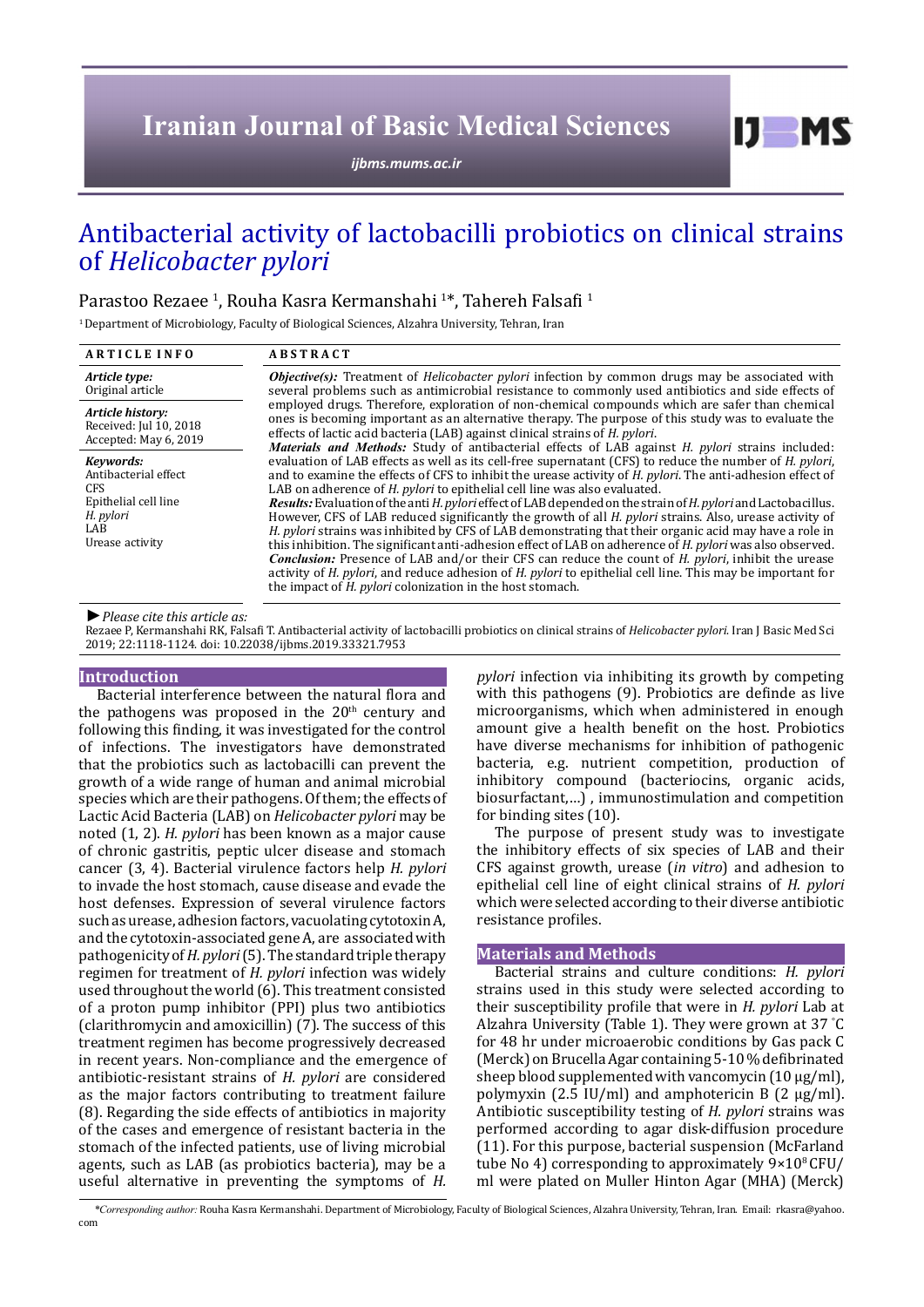**Table 1.** *Helicobacter pylori* strains used in this study

|                |             |                                                    |                   | Sex-age-pathalogy |
|----------------|-------------|----------------------------------------------------|-------------------|-------------------|
|                |             | Resistance                                         | Sensitive         |                   |
| $\mathbf{1}$   | HP1         | Met, Cly, Amox, Amp, FR, E, ATH                    | TE, CIP, CRO, CFM | Male-14-CG        |
| 2              | HP13        | Met, Cly, Amox, Amp, TE, E, ATH                    | CIP, FR, CRO, CFM | Female-13-CG      |
| 3              | <b>HP70</b> | Met, Cly, Amox, Amp, TE, E, ATH                    | FR, CRO, CFM      | Female-62-CG      |
| $\overline{4}$ | HP153       | Met, Cly, Amox, Amp, TE, FR, E, ATH, CFM           | CIP,CRO           | Female-24-CG      |
| 5              | 157         | Met, Cly, Amox, Amp, FR, E, ATH                    | TE, CIP, CRO, CFM | Female-4-CG       |
| 6              | 23F         | Met, Cly, Amox, Amp, TE, CIP, E, CFM, CRO, FR, ATH |                   | Male-9-CG         |
| 7              | AS923       | Met, Cly, Amox, Amp, CIP, E, FR, E, ATH            | TE, CRO, CFM      | CG                |
| 8              | PR          | Met, Cly, Amox, Amp, TE, CIP, CFM, CRO, FR, E      | <b>ATH</b>        | Male-4-CG         |

CG: Chronic Gastritis

Amo: Amoxicillin (25 µg/disk), TE: Tetracycline (30 µg/disk), Amp: Ampicillin (10 µg/disk), CIP: Ciprofloxacin (5 µg/disk), ATH: Azithromycin (15 µg/disk), E: Erythromycin (15 µg/disk), CRO: Ceftriaxone (30 µg/disk), CFM: Cefixime (5 µg/disk), FR: Furazolidone (100 µg/disk), Met: Metronidazole (5 µg/disk), Cly: Clarithromycin (15 µg/disk)

containing 5% defibrinated sheep blood without antibiotic. Antibiotics disks corresponded to amoxicillin [25 µg/disk], tetracycline [30 µg/disk], ampicillin [10 µg/disk], ciprofloxacin [5 µg/disk], azithromycin [15 µg/disk], erythromycin [15 µg/disk], ceftriaxone [30 µg/disk], cefixime [5 µg/disk], furazolidone [100 µg/ disk], Metronidazole (5 µg/disk) and Clarithromycin (15 µg/disk) purchased from Padtan Tab were placed on the plates and incubated at 37 ° C in a microaerobic condition for 72 hr, then their inhibition zone diameters were examined. The zones of inhibitions were interpreted according to those of the previously described protocol (12-15).

LAB corresponded to *Lactobacillus acidophilus* ATCC 4356*, Lactobacillus rhamnosus* ATCC 7469, *Lactobacillus reuteri* ATCC 23272, *Lactobacillus fermentum* ATCC 9338, *Lactobacillus plantarum* ATCC 8014 and *Lactobacillus casei* ATCC 39392 that were provided from Iranian Research Organization for Science and Technology (IROST). These LAB were selected since their antibacterial effects on the most photogenic bacteria has been confirmed in our previous researches (10). LAB were cultured in DeMan-Rogosa-Sharpe (MRS) broth for 48 hr at 37 ° C. CFS of LAB were prepared from their 48 hr culture by centrifugation at 10000×g for 10 min at 4 ° C, and by filtration through the 0.22-μmpore-size filter (Millipore).

#### *Cell line*

The gastric epithelial cell line AGS (ATCC CRL-1739) was cultured in RPMI 1640 (Dacell) supplemented with 10% heat-inactivated fetal bovine serum (Gibco) and 1% PenStrep (100 U/ml penicillin and 100 µg/ml streptomycin, bioidea). The cells were maintained at 37 °C and 5%  $CO<sub>2</sub>$  in a humidified environment. The day before of experiment, the cells were seeded into tissue culture plates to form a monolayer overnight. At the start of each experiment, the cell culture medium was replaced with RPMI 1640 with 3% serum and without antibiotics.

## according to the previously described protocol (16).

#### *Liquid culture assay*

*Agar diffusion assay* 

*H. pylori* suspension (108 CFU/ml) were prepared in brain heart broth without antibiotics and were incubated under microaerobic conditions at 37 ° C with CFS (equal volume); MRS broth medium was used as the control. The viability of *H. pylori* after 48 hr was evaluated by determination of the viable count (CFU) on MHA agar containing 5% defibrinated sheep blood plates following incubation at 37 ° C under microaerobic conditions (16).

*H. pylori* suspensions equivalent to 2 McFarland, were plated on Mueller-Hinton agar plates containing 5 % defibrinated sheep blood without antibiotics. Wells (diameters, 6 mm) were drilled into the agar using the sterile Pasteur pipettes. They were filled with 100 μl CFS of LAB. Plates were incubated for 72 hr under microaerobic conditions at 37 ° C, and the diameters of inhibition zones around the wells were measured

#### *Effect of lactobacilli CFS on urease activity of H. pylori strains*

#### *The urease activity of H. pylori strains*

*Effect of lactobacilli CFS on H. pylori*

Urease activity was determined in medium containing, phosphate buffer, urea and 0.012% phenol red (as indicator of pH). The principle of this analysis was the production of ammonia due to hydrolysis of urea, which was measured by absorbance of produced color at 550 nm by the spectrophotometer. Optimization of the reaction conditions concerning urea concentration, pH of reaction buffer and temperature for urease activity of *H. pylori* was performed before analysis of urease activity. For this purpose, the optimum effect of urea concentration (15 to 25 mg/ml), pH (5.8 to 7.8 pH), and temperature (37 to 55 ° C) was examined by response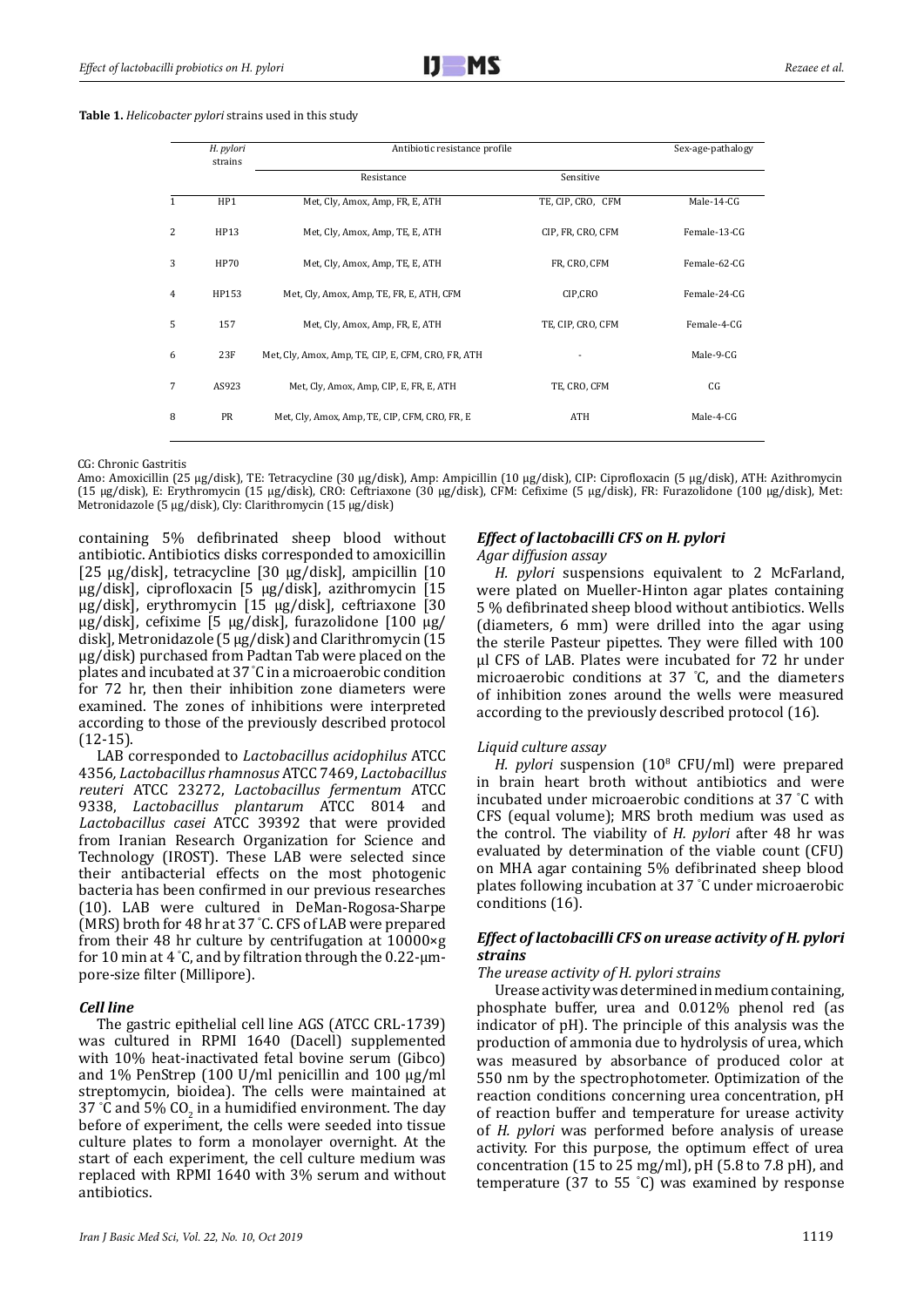surface methodology (RSM) (17). In all cases, 50 ul of *H. pylori* cells, grown in the Brucella broth for 48 hr at 37 ° C (initial number of bacteria:  $10^8$  CFU/ml) was added to 1 ml of urease reaction buffer and the color absorbance was measured at 550 nm after incubation for 1 hr (18-20).

#### *The inhibitory effect of lactobacilli CFS on urease activity of H. pylori*

For analysis of urease inhibitory effects by LAB, *H. pylori* cells incubated in Brucella broth at 37 ° C (initial number:  $10^8$  CFU/ml) for 48 hr, were mixed with various concentrations of CFS (10 to 40%) and incubated at 37 ° C for 30, 60, and 120 min. The resulted color was read at 550 nm by spectrophotometer according to the previously described protocol (16). MRS broth was used as control of reaction. Also, the effect of CFS that could be neutralized by NaOH (1 mol/lit) to 7.0±0.01 and acids such as acetic acid (Merck) and lactic acid (Merck) on urease activity were evaluated (21).

#### *Effect of LAB on the count of H. pylori strains by coculture*

*H. pylori* strains also LAB were recovered from plates and were suspended in BHB with  $10\%$  (v/v) horse serum and MRS broth, respectively (McFarland No. 1 and 0.5 respectively). Equal volumes of each suspension was combined and incubated at 37 ° C at atmosphere containing 5%  $CO_2$ . After 48 hr incubation at 37 ° C under microaerobic conditions, the number of CFU was evaluated on MHA agar containing 5% defibrinated sheep blood which was selective for the growth of *H. pylori* containing 5 µg/ml trimethoprim, 2.5 U/ml polymyxin B, 10  $\mu$ g/ml vancomycin and 5  $\mu$ g/ ml penicillin (Sigma-Aldrich) (the LAB were sensitive to penicillin but *H. pylori* was resistance)(22).

## *Effect of LAB on adhesion of H. pylori to AGS cell line*

Bacterial suspensions were prepared from the culture plates of *H. pylori* strains and adjusted to McFarland tube No 3. After centrifugation, bacterial cells were suspended in RPMI 1640 with 3% serum. As well, bacterial suspensions were prepared from the overnight culture plates of LAB and adjusted to McFarland tube no 0.5; after centrifugation, bacterial cells were suspended in RPMI 1640 with 3% serum. Epithelial cells grown in 48-well plates were infected with both *H. pylori* strains and LAB at an multiplicity (MOI) of 100 for each species. After 3 hr of incubation, the cells were washed three times with phosphate-buffered saline (PBS) to remove any unbound bacteria. The host cells were lysed by treatment with Brucella broth containing 10% fetal bovine serum (FBS) for 30 min, and then all cells from the wells were scrubbed. The number of CFU for *H. pylori* was determined by serial dilution and spreading on appropriate selective medium as previously described after incubation for 4 to 7 days (23).

## *Statistical analysis*

All of the experiments were performed in triplicate samples and error bars represent standard deviations. Differences with a *P-*value below 0.05 were considered statistically significant by paired T-Test. Normality of the data and the statistical analysis was performed using Minitab 17.





**Figure 1**. (A-H) Count of *Helicobacter pylori* strains (log<sub>10</sub> CFU/ml) in presence of cell free supernatant (CFS) of lactobacillus bacteria and lactobacillus bacteria alone after 48 hr incubation at 37 ° C (equal volume, initial concentration of bacteria were  $10^8$  CFU/ml). (1: MRS Broth Medium; 2: *Lactobacillus acidophilus* ATCC 4356; 3: *Lactobacillus rhamnosus* ATCC 7469; 4: *Lactobacillus reuteri* ATCC 23272; 5: *Lactobacillus fermentum* ATCC 9338; 6: *Lactobacillus plantarum* ATCC 8014; 7: *Lactobacillus casei* ATCC 39392) \* indicate significant differences from the control (MRS Broth Medium) by T-Test (*P<*0.05)

## **Results**

## *Effect of LAB and their CFS on the count of H. pylori*

The count of *H. pylori* strains  $\left( \text{Log}_{10} CFU/ml \right)$  in the presence of CFS of LAB and LAB are shown in Figure 1 (A-H). Results demonstrated that the reduction effect of CFS was higher than LAB. In the case of CFS was between 1-6 log but in the case of LAB was not more than 1 log. In the case of CFS of *L. acidophilus* ATCC 4356 and *L. casei* ATCC 39392 a reduction of 6-log was observed in *H. pylori* 23F but only a reduction of 1 log was observed in case *H. pylori* 23F in presence of *L. ruteri* ATCC 23272.

Based on Figure 1 (A-H), CFS of *L. acidophilus, L. rhamnosus, L. reuteri* and *L. casei* had a decreasing effect on the growth of every 8 strains of *H. pylori* but *L. fermentum* and *L. plantarum* had this effect on the growth of 4 and 6 strains of *H. pylori* respectively. Also this effect on LAB included 5 strains of *H. pylori* in presence of *L. ruteri* and *L. casei,* 3 strains in presence of *L. plantarum* and 2 strains in presence of other LAB (Table 2).

## *Effect of lactobacilli CFS on the urease activity of H. pylori*

To perform this test, the optimized conditions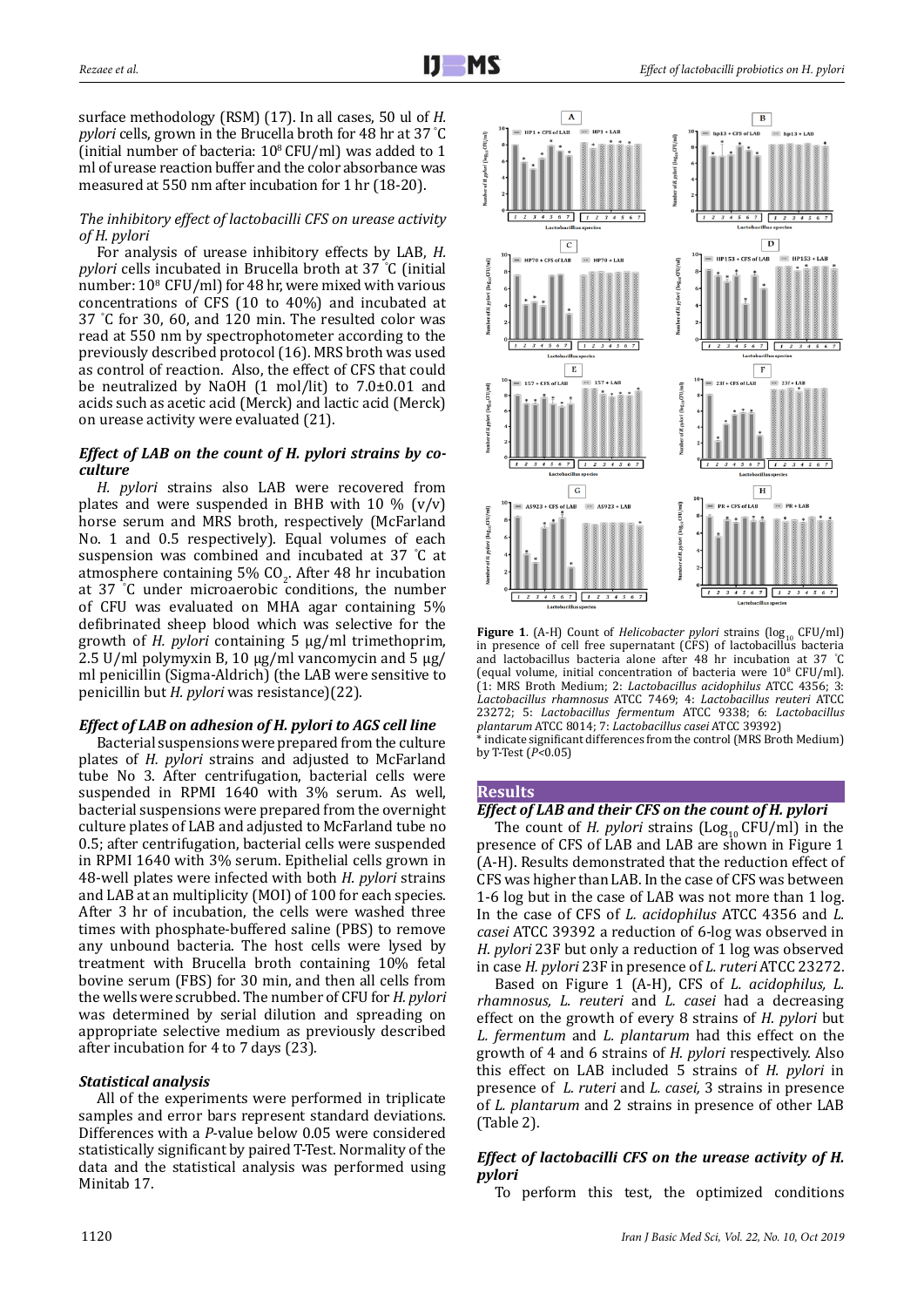**Table 2.** Reduction (%) of *Helicobacter pylori* in presence of cell free supernatant (CFS) and lactobacillus bacteria

|                          | Strains of <i>H. pylori</i> $\%$ (n=8) |              |
|--------------------------|----------------------------------------|--------------|
| LAB.                     | <b>CFS</b>                             | LAB          |
| L. acidophilus ATCC 4356 | 100% (8)                               | $25\%$ (2)   |
| L. rhamnosus ATCC 7469   | 100 % (8)                              | $25\%$ (2)   |
| L. reuteri ATCC 23272    | 100 % (8)                              | $62.5\%$ (5) |
| L. fermentum ATCC 9338   | $50\%$ (4)                             | $25\%$ (2)   |
| L. plantarum ATCC 8014   | 75 %(6)                                | 37.5% (3)    |
| L. casei ATCC 39392      | 100 % (8)                              | 62.5% (5)    |
|                          |                                        |              |

for urea concentration, pH of reaction buffer and temperature were obtained using RSM method. They were 15 %, 5.8 and 46-55 ° C for urea concentration, pH, and temperature, respectively. The anti-urease activity effect of CFS was higher at concentrations of 30-40% than other concentrations, but the same effect was observed in these two concentrations. Figure 2 shows the results of the anti-urease activity effect of CFS in the concentration of 30% after 120 min. The result showed that CFS of *L. acidophilus* ATCC 4356, *L. reuteri*  ATCC 23272 and *L. fermentum* ATCC 9338 reduced urease activity of all eight *H. pylori* strains. However, *L. rhamnosus* ATCC 7469, *L. plantarum* ATCC 8014 and *L. casei* ATCC 39392 were effective only on urease activity of six out of eight *H. pylori* strains. This inhibition effect was lost in pH of 7.0, indicating that this effect may be mediated by organic acid present in CFS. As the control, we tested the effect of various concentrations of acetic acid and lactic acid (10, 20 and 30%) on urease activity of *H. pylori* and we obtained similar results as above. 2 The most effective inhibitory effect was observed for *H. pylori* HP70 such that its initial absorbance of 0.963 at 550 nm was changed to 0.122, 0.2 and 0.208 after 120 min in presence of CFS obtained from *L. fermentum* ATCC 9338, *L. reuteri* ATCC 23272 and *L. acidophilus* ATCC 4356 respectively (Figure 2).



**Figure 2.** Effect of lactobacilli cell free supernatant (CFS) (30% concentration) on urease activity of *Helicobacter pylori* strains by measuring the absorbance of ammonium at 550 nm after 120 min Differences with a *P- value* below 0.05 were considered statistically significant by paired T-Test

#### *Effect of LAB on the adhesion of H. pylori to AGS cell line*

By counting the number of adherent *H. pylori* to host cell AGS, the percentage of adherence was analyzed. We observed that adherence in the *H. pylori* HP1 and AS923 (20%) were inhibited by all of the LAB. However, *L. rhamnosus* ATCC 7469 had anti-adherent effect against five *H. pylori* strains, and *L. acidophilus* ATCC 4356 and *L. reuteri* ATCC 23272 had anti-adherent effect against four *H. pylori* strains. Adherence of *H. pylori* HP1 and AS923 was reduced in presence of all LAB but in the cases of *H. pylori* hp13 and 23F no decrease was found. Figure 3 showed CFU ( $log_{10}/ml$ ) of adherent bacteria to AGS in the presence and in absence of LAB. 2

#### **Discussion**

Treatment of *H. pylori* infection is often effectuated by routine triple therapy regimen and if the infecting strain is resistant, its successful eradication would be compromised (24). Nowadays, the rate of treatment failures is rising and the major cause for this would be bacterial resistance to frequently prescribed antibiotics,



Figure 3. Number (log<sub>10</sub> CFU/ml) of adherent *Helicobacter pylori* on AGS cell line in the presence and in absence of lactobacillus bacteria after 3 hr incubation at 37 ° C. Data represent mean±standard deviation (SD) from 3 independent experiments (error bar) \*indicate significant differences from the control (MRS Broth Medium) T-Test (*P<*0.05)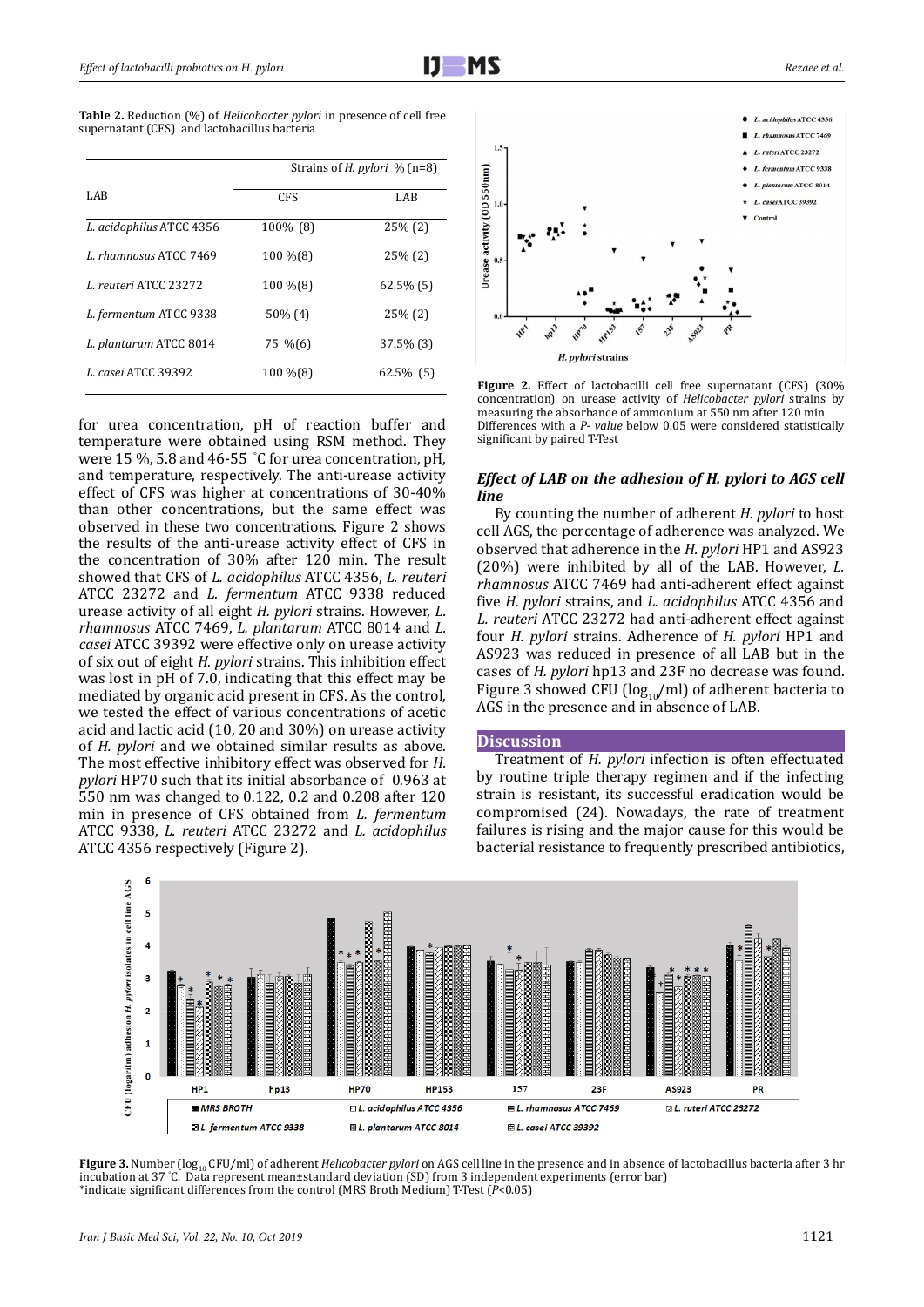so, it is important to know the pattern of this resistance. Furthermore, the antibiotic resistance patterns vary between countries and within different regions of the same country (25, 26). The major pattern of antibioticresistance in *H. pylori* strains used in the present study was resistance to metronidazole, clarithromycin, amoxicillin, ampicillin, erythromycin, furazolidone, and azithromycin (Table 1). Studies of researchers in Iran recommended fluoroquinolones for the treatment of *H. pylori* infection because of the inadequacy of the common antibiotics (27, 28). This resistance pattern reflects the importance of antibiotic use in our country, especially in children (11). The results of a study on 218 isolates of *H. pylori* gathered from 985 dyspeptic patients during 2010-2017 in Iran, showed a considerable increase in resistance to presently used antibiotics such as metronidazole, ofloxacin, tetracycline, and clarithromycin (29). This high resistance to antibiotics, requires alternative ways to reduce the rates of *H. pylori*  infection

Probiotics bacteria are prescribed for the treatment of many gastrointestinal disorders, ranging from diarrhea to *H. pylori* infection (15). Researchers demonstrated an increase in the rate of *H. pylori* eradication due to the use of probiotics along with triple therapy (30). The *invivo* studies have shown that eradication rate of *H. pylori* infection by drugs can be improved by administration of lactobacilli and also due to reducing gastric mucosal inflammation (31-34). The decrease of 6-log of *H. pylori* was reported in presence CFS of *L. fermentum* after 24 hr (35). Complete inhibition of *H. pylori in vitro* was observed in the case of co-incubation with probiotics (*L. rhamnosus* and *L. acidophilus*) at ratios of 1:10 and 1.100 (36). Takeda *et al.* reported that inhibitory activity of probiotic bacteria against *H. pylori* was straindependent so that *L. paracasei* strain 06TCa19 and *L. plantarum* strain 07MR044 exhibited potent abilities to inhibit the growth of *H. pylori* in co-culture method (22), that detected in the present study. Antagonistic effect of LAB related to resource competition, production different low molecular weight substances (e.g. diactyl, acetaldehyde, hydrogen peroxide, ect.); production of different organic acid (e.g. lactic, propionic, succinic and acetic); pH lowering effect and production of bacteeriocin and bacteriocin-like substances that are produced differently by LAB so the inhibitory effects of LAB on *H. pylori* differ from strain to strain (37, 38).

In the present study, we used the LAB of human origin that has different metabolism pathway (fermentation pathways). Our results demonstrated that both CFS of LAB and LAB displayed anti-*H. pylori* effect but CFS had more effect than LAB. Both CFS and LAB caused a significant reduction in the growth of two *H. pylori* strains (23F and PR) which were highly resistant to antibiotics. Reducing the number of colonized bacteria may also be important in Quorum sensing (QS) process which is a regulatory mechanism used by bacteria to receive and respond to variations in cell-population density. This is effectuated through the expression of specific genes (39). In the *H*. *pylori* genome, the only known QS gene is the *luxS* gene. *LuxS* has an alternative role in the regulation of motility (by modulating flagellar transcription and flagellar biosynthesis) and biofilm formation (40). The expression of this gene may be altered by decreasing the number of *H. pylori* which then can alter the regulation of motility and biofilm formation.

Higher anti-*H. pylori* effect of CFS observed may be due to the fact that CFS contains antimicrobial agents that causing death of *H. pylori* during the early growth time. The anti- *H. pylori* effect of CFS was lost or decreased when the pH of CFS adjusted to 7 (the data not showed). In a genotobiotic murine model, *L. salivarius* produces high levels of lactic acid and thereby inhibits growth of *H. pylori*, it has been suggested that the concentration of organic acids was related to anti-*H. pylori* activity of CFS of LAB (41,42). Inhibition of *H. pylori* by the production of lactic acid in *L. salivarius*, *L. acidophilus, L. rhamnosus* and *L. casei* strain Shirota has been reported (43), although was demonstrated that anti-inhibition effects of Lactobacillus strains were only partly explained by organic acid production (44). Coconier *et al.* showed that supernatant of *L. acidophilus* decreases the survival ability of *H. pylori* due to the presence of anti-Helicobacter substances produced by *L. acidophilus* that may be different from lactic acid (45). Different studies have used agar well diffusion assay to determine CFS susceptibility of *H. pylori* (16, 37) but the results of our experiment, were not measurable due to the small diameters of inhibition zones.

Our results concerning CFS effect against urease activity of *H. pylori* strains showed that CFS of all LAB could reduce urease activity of *H. pylori* HP70, HP153, 157, 23F, AS923 and PR during 120 min. Urease activity is essential for initiating the stomach colonization of stomach by *H. pylori* which posses both cytoplasmic and surface-associated or extracellular urease and activity of surface-localized urease is essential for resistance of *H. pylori* to acid (46). In our study, CFS of probiotics bacteria could decrease urease activity but no inhibitory effect was found on urease activity when pH of CFS was neutralized with NaOH. Therefore, organic acids in CFS of LAB play an important role in the inhibition of urease activity of *H. pylori* strains. Also, inhibition effect of urease by acetic acid and lactic acid was observed in our work. The urease activity of *H. pylori* co-cultured with lactobacillus supernatants decreased (20). Lactic acid of *L. femntum* UCO-979C obtained from human gut could inhibit the urease enzyme of *H. pylori* strains (35). However, the bacteriocin of *L. plantarum* and *L. acidophilus* could inhibit or reduce the urease activity in Proteus spp (47).

 Inhibitory effects of LAB on adherence of *H. pylori* strains to AGS cell line may reflect their *in vivo* effect that can help to prevent infection in an early stage of *H. pylori*  colonization. The anti-adherence effects of probiotics can be produced by bacterial competition for binding sites on epithelial cells where at the same time the antimicrobial substances are also secreted by probiotic bacteria. *L. reuteri* possesses the cell surface proteins that inhibit *H. pylori* to bind to glycolipids receptor *in vitro* (48), also lactobacilli act directly on *H. pylori* by an effectors molecule that is released into the medium. This effectors molecule acts on *H. pylori* by inhibiting expression of the adhesion-encoding gene *sabA* (23). Animal studies demonstrated that prior colonization by *H. pylori*, probiotics can prevent *H. pylori* infection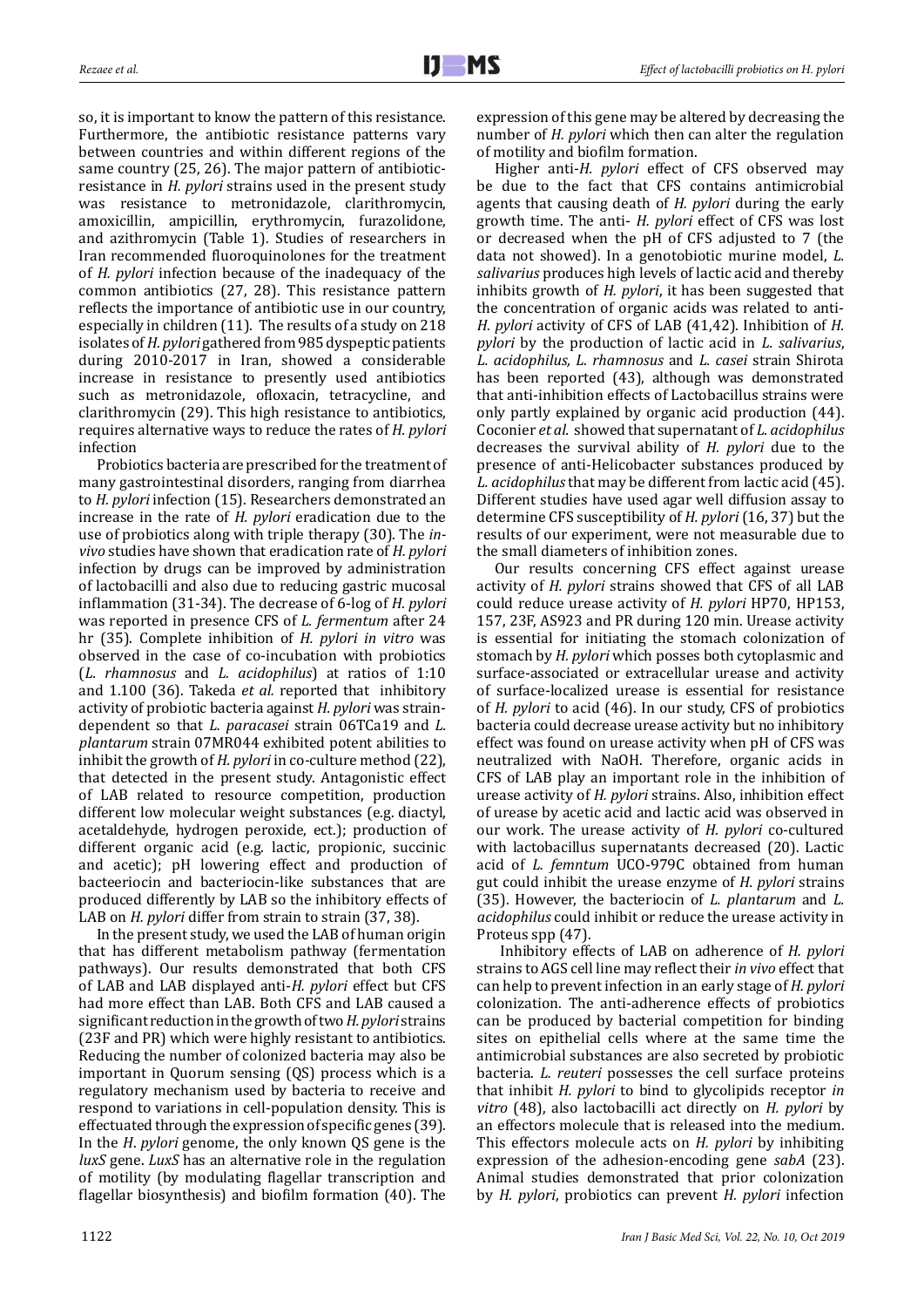in germ-free mice (49). In our study, it seems that due to simultaneous exposure of *H. pylori* and LAB to AGS, competition between them to bind to the host cells may be produced, which is one of the inhibitory mechanisms.

#### **Conclusion**

Treatment of *H. pylori* using synthetic compounds is associated with several problems such as the high cost of medications, post-treatment bacterial resistance, and adverse side effects. Therefore, exploration of some safer and non-chemical anti-*H. pylori* compounds are becoming important as an alternative therapy against *H. pylori* infections. Probiotic bacteria can inhibit *H. pylori* by immunological and non-immunological mechanisms. Our study reviewed the non-immunological mechanisms that showed the anti*- H. pylori* effect of probiotics bacteria depends on the strain of *H. pylori* and LAB. As lactobacillus can reduce the growth of *H. pylori*, inhibit the activity of its urease, and reduce adhesion *H. pylori* to cell line, they can play an important role in preventing colonization of stomach by *H. pylori*.

#### **Acknowledgment**

This study was supported by Department of Microbiology, College of Biological Sciences, Alzahra University, Tehran, Iran, as a part of Ph.D thesis results.

#### **Conflicts of Interest**

The authors declare that there are no conflicts of interest.

#### **References**

1. Gorbach SL. Probiotics and gastrointestinal health. Am J Gastroenterol 2000; 95: 2-4.

2. Islam SU. Clinical uses of probiotics. Medicine (Baltimore) 2016 ;95:e2658.

3. Diaconu S, Predescu A, Moldoveanu A, Pop CS, Fierbințeanu-Braticevici C. *Helicobacter pylori* infection: old and new. J Med Life 2017;10:112-117.

4. Figura N, Marano L, Moretti E, Ponzetto A. *Helicobacter pylori* infection and gastric carcinoma: Not all the strains and patients are alike. World J Gastrointest Oncol 2016;8:40-54.

5. Backert S, Neddermann M, Maubach G, Naumann M. Pathogenesis of *Helicobacter pylori* infection. Helicobacter 2016; 1:19-25.

6. De Francesco V, Bellesia A, Ridola L, Manta R, Zullo A. First-line therapies for *Helicobacter pylori* eradication: a critical reappraisal of updated guidelines. Ann Gastroenterol 2017;30:373-379.

7. Papastergiou V, Georgopoulos SD, Karatapanis S. Treatment of *Helicobacter pylori*. World Gastroenterol 2014 ;20:9898- 98911.

8. Smith SM, OMorain C, McNamara D. Antimicrobial susceptibility testing for *Helicobacter pylori* in times of increasing antibiotic resistance. World J Gastroenterol 2014; 20: 9912–9921.

9. Ayala G, Escobedo-Hinojosa WI, de la Cruz-Herrera CF, Romero I. Exploring alternative treatments for *Helicobacter pylori* infection. World J Gastroenterol 2014; 20: 1450–1469.

10. Kasra -Kermanshahi R, Rezai P. Probiotics and Prebiotics in medicine and dentistry. Iran J Med Microbiol 2015; 9: 1-13.

11. McNulty C, Owen R, Tompkins D, Hawtin P, McColl K, Price A, *et al. Helicobacter pylori* susceptibility testing by disc diffusion. J Antimicrob Chemother 2002; 49:601-609.

12. Falsafi T, Mobasheri F, Nariman F & Najafi M. Susceptibilities to different antibiotics of *Helicobacter pylori* Strains isolated from Patients at the Pediatric Medical Center of Tehran, Iran. J Clin Microbiol 2004, 42:387–389.

13. Mishra KK, Srivastava S, Grag A, Ayyagari A. Antibiotic Susceptibility of *Helicobacter pylori* clinical isolates: Comparative evaluation of disk-diffusion and E-test methods. Curr Microbiol 2006; 53: 329–334.

14. Wu H, Shi XD, Wang HT, Liu JX. Resistance of *Helicobacter pylori* to metronidazole, tetracycline and amoxicillin. J Antimicrob Chemother 2000; 46:121-123.

15. Torre J, Camorlinga-Ponce G, Pérez-Pérez A, Madrazo M, Dehesa G, Gonzales V, *et al.* Increasing multidrug resistance in *Helicobacter pylori* strains isolated from children and adults in Mexico. J Clin Microbiol 2001; 39:22677-22680.

16. Sgouras D, Maragkoudakis P, Petraki K, Martinez-Gonzalez B, Eriotou E, *et al*. *In vitro* and *In vivo* Inhibition of *Helicobacter pylori* by *Lactobacillus casei* Strain Shirota. Appl Environ Microbiol 2004; 70: 518-526.

17. Beessa L.J, Correia D.M, Cellini L, Azevedo N & Rocha I. Optimization of culture conditions to improve *Helicobacter pylori* growth in Ham's F-12 medium by response surface methodology. Int J Immunopathol Pharmacol 2012; 25:901- 909.

18. Mobley HL, Cortesia MJ, Rosenthal L, Jones B. Characterization of urease from *Campylobacter pylori*. J Clin Microbiol 1988; 26: 831–836.

19. Mustafa S, Husaini A, Hipolito N, Hasnain H, Nurshikin S, Hairul AR. Application of response surface methodology for optimizing process parameters in the production of amylase by *Aspergillus flavus* NSH9 under solid state fermentation. Braz arch boil technol 2016; 59: 1-6.

20. Chen X, Liu XM, Tian F, Zhang Q, Zhang HP, Zhang H, *et al*. Antagonistic activities of lactobacilli against *Helicobacter pylori* growth and infection in human gastric epithelial cells. JFST 2012;77 :9-14.

21. Ryan KA, Daly P, Li Y, Hooton C, O'Toole PW. Strain-specific inhibition of *Helicobacter pylori* by *Lactobacillus salivarius* and other lactobacilli. J Antimicrob Chemother 2008, 61:831–834. 22. Takeda S, Takeshita M, Matsusaki T, Kikuchi Y, Send-ayush C, Oyunsuren T, *et al*. *In vitro* and *in vivo* anti-*Helicobacter pylori* activity of probiotics isolated from Mongolian Dairy Products. JFST 2015; 21: 399-406.

23. Klerk N, Maudsdotter L, Gebreegziabher H, Saroj S, Eriksson B, *et al*. Lactobacilli reduce *Helicobacter pylori* attachment to host gastric epithelial cells by inhibiting adhesion gene expression. Infect Immun 2016; 84: 1526-1535.

24. McNulty CA, Lasseter G, Shaw I, Nichols T, D'Arcy S, Lawson AJ, *et al*. Is *Helicobacter pylori* antibiotic resistance surveillance needed and how can it be delivered? Aliment Pharmacol Ther 2012; 35: 1221-1230.

25. Megraud F. *H. pylori* antibiotic resistance: prevalence, importance, and advances in testing. Gut 2004; 53: 1374– 1384.

26. De Francesco V, Giorgio F, Hassan C, Manes G, Vannella L, Panella C, *et al*. Worldwide *H. pylori* antibiotic resistance: a systematic review. J Gastrointestin Liver Dis 2010; 19:409- 414.

27. Talebi Bezmin Abadi A, Ghasemzadeh A, Taghvaei T, Mobarez AM. Primary resistance of *Helicobacter pylori* to levofloxacin and moxifloxacine in Iran. Intern Emerg Med 2012; 7:447–452.

28. Khademi F, Poursina F, Hosseini E, Akbari M, Ghasemian H. *Helicobacter pylori* in Iran: A systematic review on the antibiotic resistance. Iran J Basic Med Sci 2015; 18: 2–7.

29. Saniee P, Hosseini F, Kadkhodaei S, Siavoshi F, Khalili-Samani S. *Helicobacter pylori* multidrug resistance due to misuse of antibiotics in Iran. Arch Iran Med 2018; 21:283-288. 30. Zhang M, Qian W,Qin Y, He I, Zhou Y. Probiotics in *Helicobacter pylori* eradication therapy: A systematic review and meta-analysis. World J Gastroenterol 2015; 21: 4345– 4357.